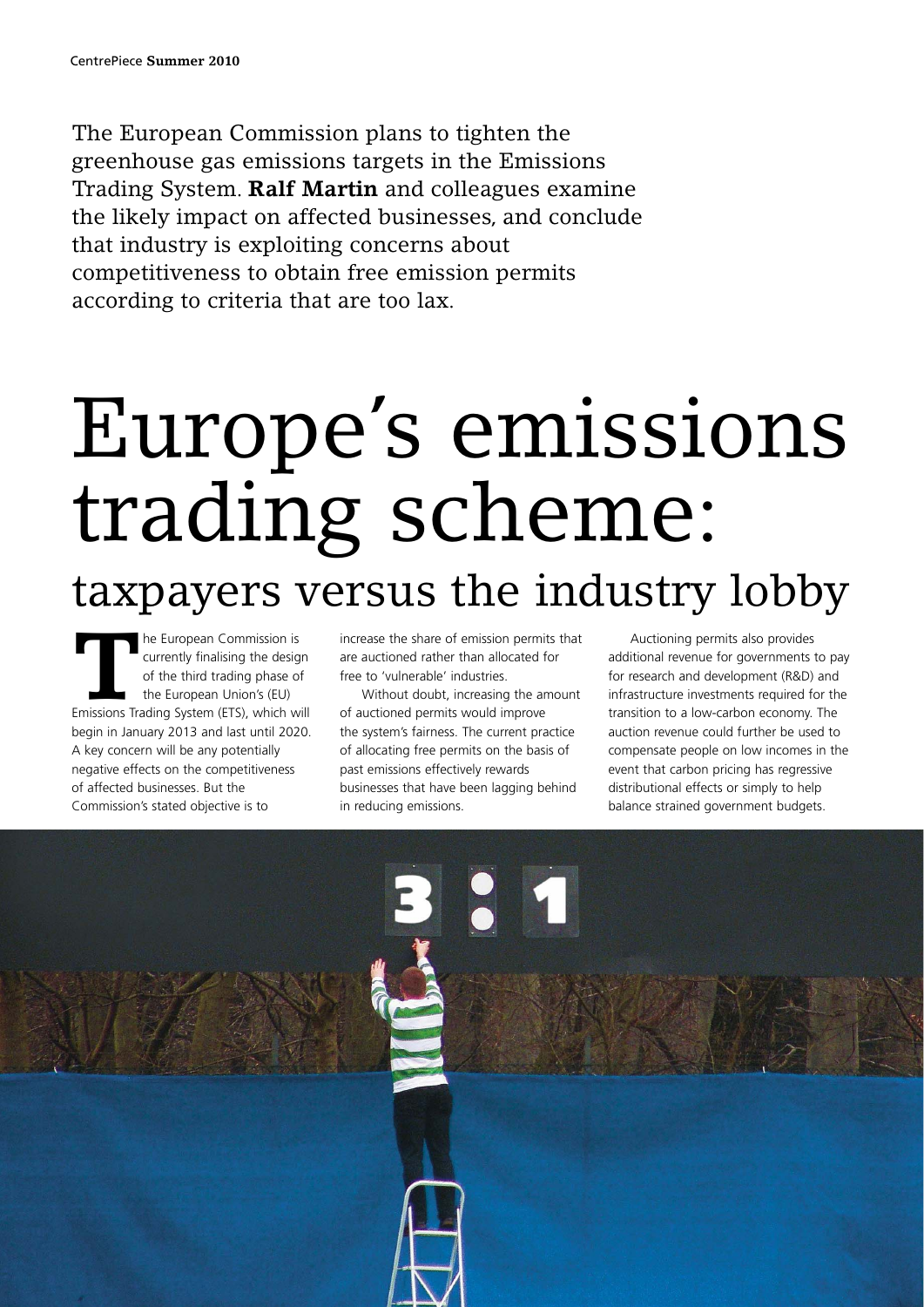# Where the Emission Trading System is going wrong

The proposed design of the third phase of the ETS includes criteria to determine which industrial sectors should continue to receive free permits. Under these criteria, 147 sectors – more than half of the 258 manufacturing sectors under consideration – will be eligible for free permits, despite the fact that not all of these sectors include firms that are regulated by the ETS.

This follows pressure from industry groups claiming that more stringent carbon pricing will provoke job losses and cause carbon-intensive production to relocate outside the EU – a process referred to as 'carbon leakage'.

Our research asks whether the proposed criteria for exemption from auctioning are appropriate. Do they capture the risk of downsizing or plant closure? And what are the implications in terms of job losses, carbon leakage and emissions?

Our analysis is based on data from almost 800 interviews with managers in manufacturing plants – both members and non-members of the ETS – in six EU countries (Belgium, France, Germany, Hungary, Poland and the UK).

Each firm is rated on a scale from 1 to 5 as to the likelihood and degree of downsizing in response to future climate policy, with a score of 1 corresponding to no expected response and a score of 5 indicating a high likelihood that the firm will close down or relocate. The results of the analysis are as follows:

#### **First, a complete relocation in response to carbon pricing is highly unlikely.**

Among the principal manufacturing industries we sampled, none of the 'average' firms are at risk of relocation or closure (see Figure 1). There is only one sector (Other Minerals) out of 14 where the average score is slightly above 3, implying downsizing by at least 10% of employment or output. In no case does the 95% confidence band include the maximum score of 5 (closure).

The Emissions Trading System is accommodating the interests of the industry lobby too generously at the expense of European taxpayers

# Figure 1: Average risk of downsizing due to more stringent carbon policy'



**Notes:** The bars show the sector-level average score measuring the risk of downsizing as a consequence of climate policy. The lines represent the confidence bands, calculated at the 95% level.

## Figure 2: Correlation between downsizing risk and intensity measures



**Notes:** Each three-digit industry is represented by one green and one red point. The horizontal axis measures for red points normalised carbon intensity (VaS) and for green points normalised trade intensity (TI). The vertical axis measures the downsizing risk score derived from the interviews with managers. The two lines represent the fitted values for each set of points.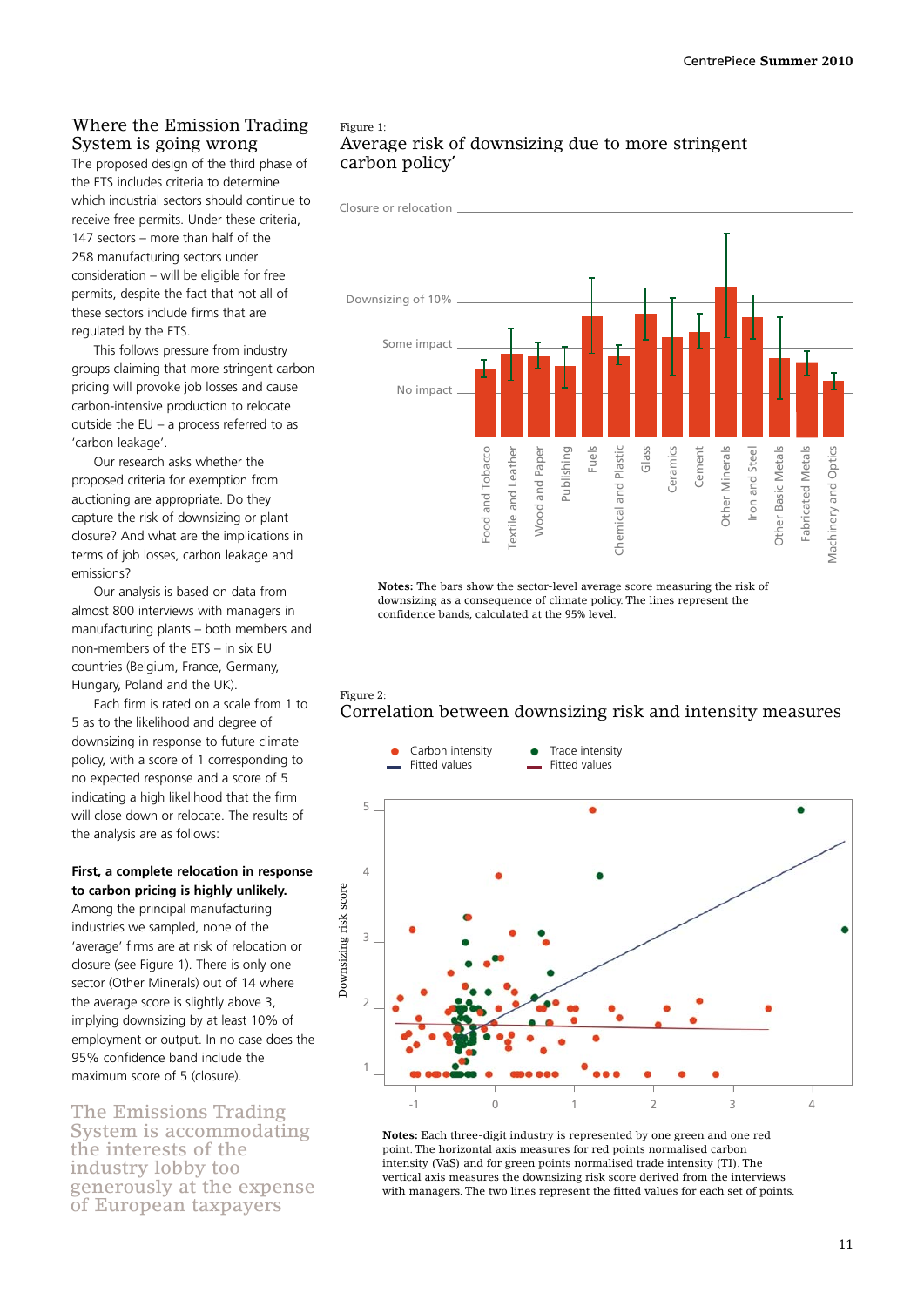#### Figure 3:





**Notes:** The figure plots the position of the sectors included in our interview sample in terms of the two criteria proposed for exempting sectors from auctioning of permits. The size of the circles is proportional to the number of firms in a given four-digit industry (NACE 1.1 classification). The rectangles A, B and C represent the three sets of eligible sectors defined by the Commission's thresholds for the two criteria. The solid lines show mean trade and carbon intensities, and the dotted lines represent the respective employment-weighted means.

## Figure 4: Impact measures across 'at risk' groups



**Notes:** The bars represent, for each set of firms as described on the horizontal axis, the average score measuring the risk of downsizing as a consequence of climate policy. The lines represent the confidence bands, calculated at the 95% level.



Most industry sectors entitled to free emission permits would not close or relocate outside of the EU if they had to pay for permits

#### **Second, the Commission's assessment criteria are flawed.**

The Commission bases its assessment of sectors at risk of carbon leakage on two statistics – the carbon intensity (which is measured as the amount of carbon a sector emits divided by its value added; what is usually referred to as Value at Stake, VaS); and the trade intensity (TI), which the Commission defines as the value of imports and exports to non-EU countries over the total market size of the sector within the EU.

We examine how well these statistics capture downsizing risk by correlating them with our score. Plotting sectoral carbon and trade intensities against downsizing risk scores reveals that carbon intensity is strongly correlated with downsizing risk, but trade intensity is not (see Figure 2).

Using the trade intensity criterion to determine which sectors should be exempt from auctioning is therefore likely to result in exemptions for firms that are not at all at risk of downsizing or carbon leakage. Free permit allocation in this instance is simply a transfer of taxpayers' money to industry without any additional social benefit – this money should be reclaimed.

## **Third, up to 88% of manufacturing sector emissions are exempt from regulation under the proposed thresholds for the ETS.**

The thresholds proposed by the Commission implicitly define three groups of exempted sectors, depicted as the rectangles A, B and C in Figure 3. Strikingly, group B contains a particularly heterogeneous group of industries.